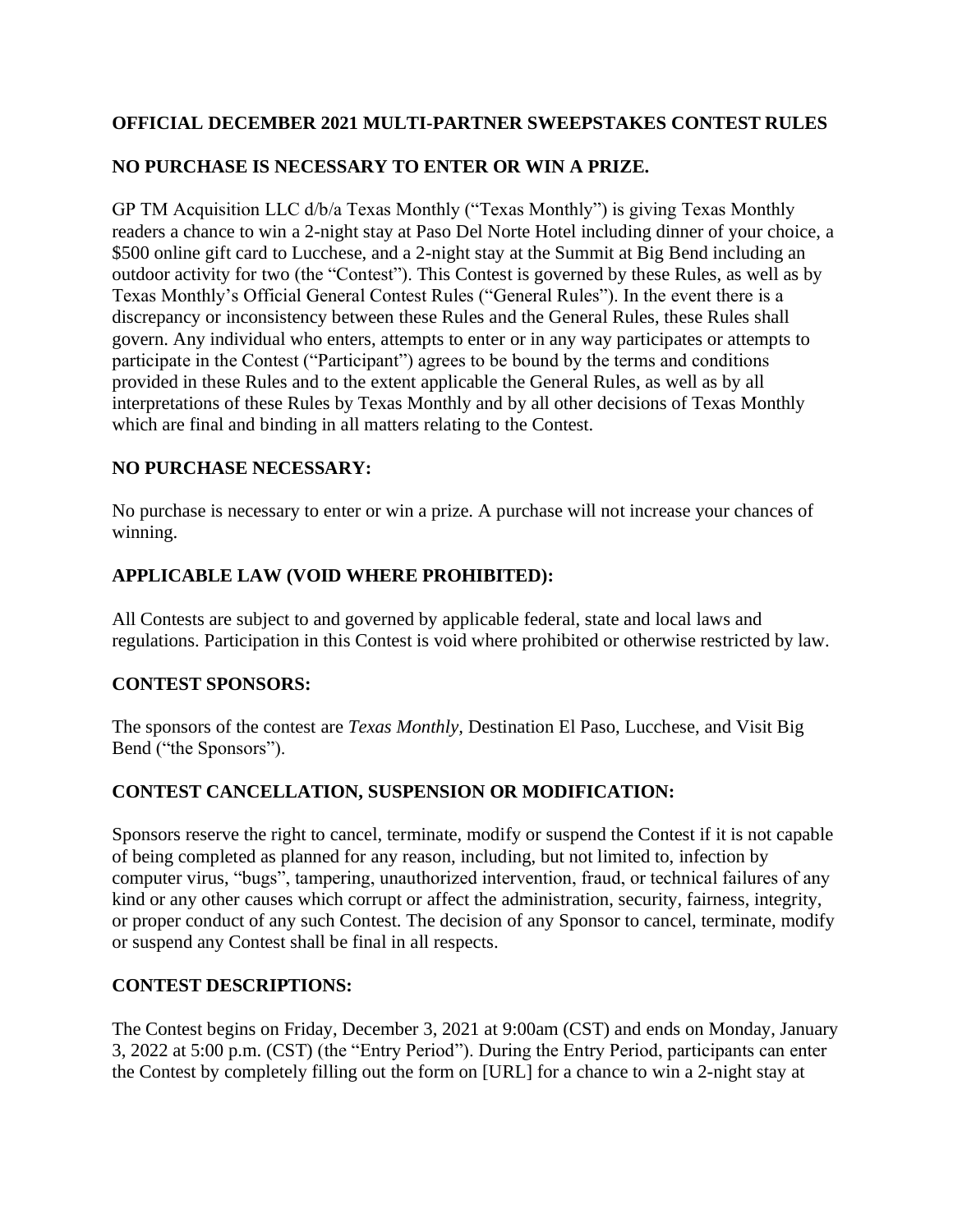Paso Del Norte Hotel including dinner of your choice, a \$500 online gift card to Lucchese, and a 2-night stay at the Summit at Big Bend including an outdoor activity for two.

### **ELIGIBILITY:**

**Geographical, Age and Parental Consent Requirements:** The Contest is open to the legal United States residents of the state of Texas who are at least 21 years of age or older at time of entry.

**Contest Entity and Immediate Family Member Ineligibility:** The officers, directors, employees, contractors, and agents of *Texas Monthly*, and any other Sponsors and any entity involved in the sponsorship, development, production, implementation and distribution of the Contest as well as their respective parents, affiliates, divisions, subsidiaries and successor companies (collectively the "Contest Entities"), Employees and agents of *Texas Monthly*, their affiliates, subsidiaries, advertising and promotion agencies, and any entity involved in the development, production, implementation, administration or fulfillment of the Contest (all of the foregoing, together with *Texas Monthly* collectively referred to as "Promotion Entities") and their immediate family members (and those living in the same household, whether or not related), are prohibited from participating in the Contest and do not qualify as Participants. "Immediate family members" shall include spouses, siblings, parents, children, grandparents, and grandchildren, whether as "in-laws", or by current or past marriage, remarriage, adoption, co-habitation or other familial extension.

**Past Prize Winners:** Participants who have won a *Texas Monthly* contest in the last thirty (30) days or who have won prizes valued over Six Hundred Dollars (\$600) from a *Texas Monthly* contest in the last twelve (12) months are ineligible.

**Employer Restrictions:** Participant is solely responsible for reviewing and understanding Participant's employer's policies regarding Participant's eligibility to participate in contests. Participant may be disqualified from entering into this Contest or receiving prizes if Participant is participating in this Contest in violation of his or her employer's policies.

### **HOW TO ENTER:**

During the Entry Period, eligible participants can go to on

<https://www.texasmonthly.com/promotion/enter-the-december-multi-partner-sweepstakes/> and follow the entry instructions. Eligible participants can enter the Contest by filling out the official Contest entry form. All participants must accurately complete all required fields or entry will be deemed invalid. In order to participate, you will need Internet access and a valid email address. Limit one entry per person per email address per day. Internet entries will be deemed made by the authorized account holder of the email address submitted at the time of entry. The authorized account holder is the natural person who is assigned to the email address by an internet access provider, online service provider or other organization that is responsible for assigning the email address or the domain associated with the submitted email address. Entries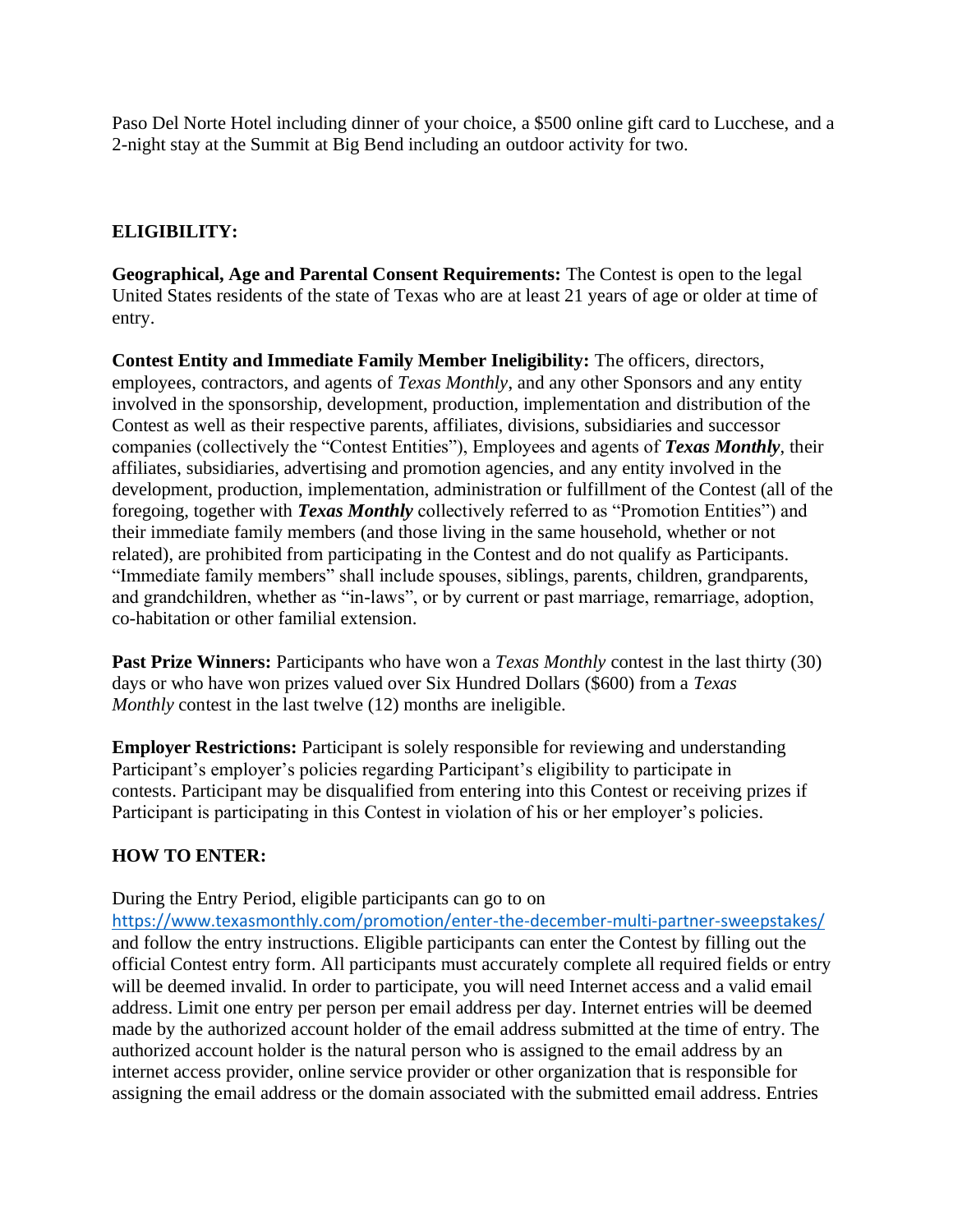submitted will not be acknowledged or returned. Use of any device to automate entry is prohibited. Proof of submission of an entry shall not be deemed proof of receipt by Sponsors. The Contest administrator's computer is the official time-keeping device for the Contest. Entries must be received by **Monday, January 3, 2022 at 11:59pm. (CST).**

**Entries Are the Sole and Exclusive Property of Sponsors:** All Contest entries and/or related submissions become the sole and exclusive property of the Sponsors upon transmission. Contest entries will not be returned and may be used by any Contest Entity for any purpose whatsoever related to any Contest, without additional compensation to the participant or any other individual or entity. Upon providing your email address on the official contest entry form, you are given the option to receive promotional emails from *Texas Monthly*, our advertisers, and *Texas Monthly*  by checking the opt-in box.

**False Fraudulent or Deceptive Entries or Acts:** Participants who, as determined by Sponsors in their sole discretion, provide false, fraudulent or deceptive entries or who engage in false, fraudulent or deceptive acts in connection with the Contest will be disqualified and subject to criminal prosecution.

# **PARTICIPATION PROBLEM DISCLAIMER:**

Even if alleged to be caused by the sole or partial negligence of the Sponsors, the Sponsors are not responsible for any problems which affect or result from participation or attempted participation in the Contest, including, but not limited to the following:

- 1. Incorrect, incomplete or inaccurate entry information;
- 2. Human errors;
- 3. Failures, omissions, interruptions, deletions or defects of any wireless network, telephone network, internet service, computer systems, servers, utility providers, or software;
- 4. Identity theft;
- 5. Tampering, destruction or unauthorized access to, or alteration of, entries or computer data;
- 6. Network hackers or other unauthorized access to Sponsors' computer network;
- 7. Data that is processed late or incorrectly or is incomplete or lost due to wireless network, telephone network, computer or electronic malfunction or traffic congestion on wireless or telephone networks;
- 8. Printing errors;
- 9. Equipment malfunctions; and
- 10. Late, misdirected, lost, misplaced, illegible, mutilated or postage-due entries.

## **PRIZES:**

One (1) 2-night stay at Paso Del Norte Hotel including dinner of your choice, one (1) \$500 online gift card to Lucchese, and one (1) 2-night stay at the Summit at Big Bend including an outdoor activity for two. Total approximate retail value of the prize is two thousand five hundred dollars (\$2,500). Ground transportation, gratuities, and any other expense related to the Prize will be the sole responsibility of winner.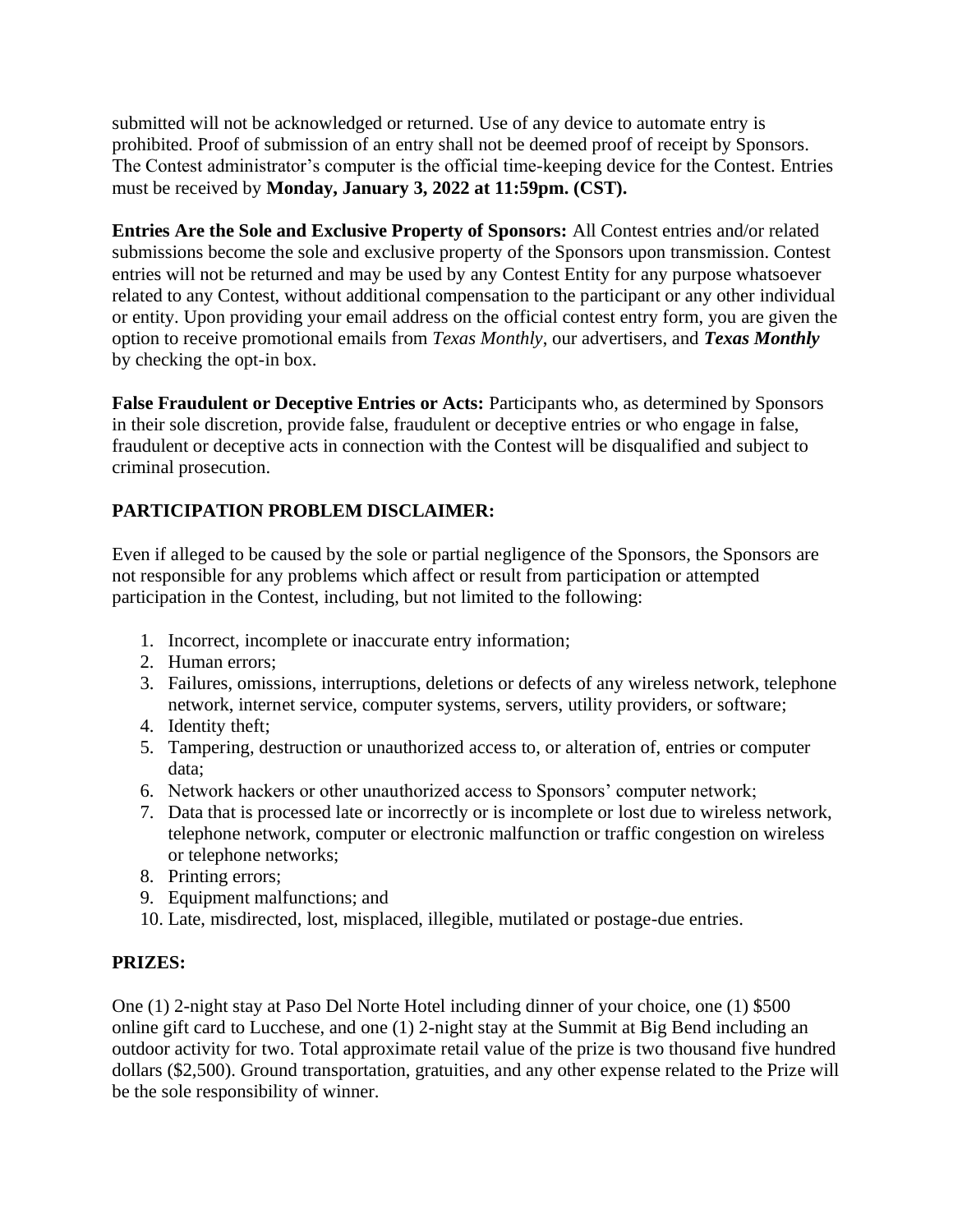**Prize must be claimed by the week of January 17, 2022 or Prize will be forfeited in its entirety and, at Sponsors' discretion, awarded to an alternate winner (if time permits). Sponsors will not replace any lost, mutilated, or stolen tickets, travel vouchers or certificates. Prize elements may not be separated.** 

**No transfer, assignment or substitution of a prize is permitted, except Sponsors reserve the right to substitute an item of equal or greater value in the event an advertised prize is unavailable to the extent permitted by law.** Any difference between the actual value and the approximate retail value of any prize will not be awarded. No substitution or cash equivalent will be made. Sponsors are not responsible for cancellations or delays in travel accommodations and have no obligation to reimburse, refund or otherwise substitute any tickets awarded as a part of a travel prize due to such cancellations or delays.

## **TAXES:**

The Participant prize-winner is solely responsible for determining and paying all federal, state and local taxes (including any sales taxes). Any person winning over Six Hundred Dollars (\$600) in prizes during any one year period will receive an IRS Form 1099 at the end of the calendar year, and a copy of such form will be filed with the IRS.

### **ODDS OF WINNING:**

The odds of winning will depend on the number of eligible entries received.

### **WINNER SELECTION:**

One (1) winner will be selected via random drawing conducted by the Sponsors on or about **January 7, 2022** from among all eligible entries received. Winners will be contacted by Sponsors via email or phone on or about **January 7, 2022.**

## **HOW TO CLAIM A PRIZE:**

**Claiming the Prize:** The prize letter will be shipped directly to the winner by the Sponsors. The Sponsors have the right in their sole discretion to mail the prize letter to the winner. Where this occurs, the winner will initially be sent the required releases and prize claim forms. Failure by the winner to return completed forms within five (5) business days of receipt of the forms may lead to forfeiture of the prize. Additionally, in the event the prize is mailed to the winner, the winner assumes the risk of the prize's safe arrival.

**Prerequisites to Prize Award:** Prior to being awarded a prize, winners are required to provide: (1) a valid government-issued photo identification depicting proof of age and (2) a valid taxpayer identification number or social security number. The social security number will be used for taxreporting purposes. Sponsors reserve the right to deny awarding the Prize if the winner fails to provide satisfactory identification, as determined in the Sponsors' sole discretion.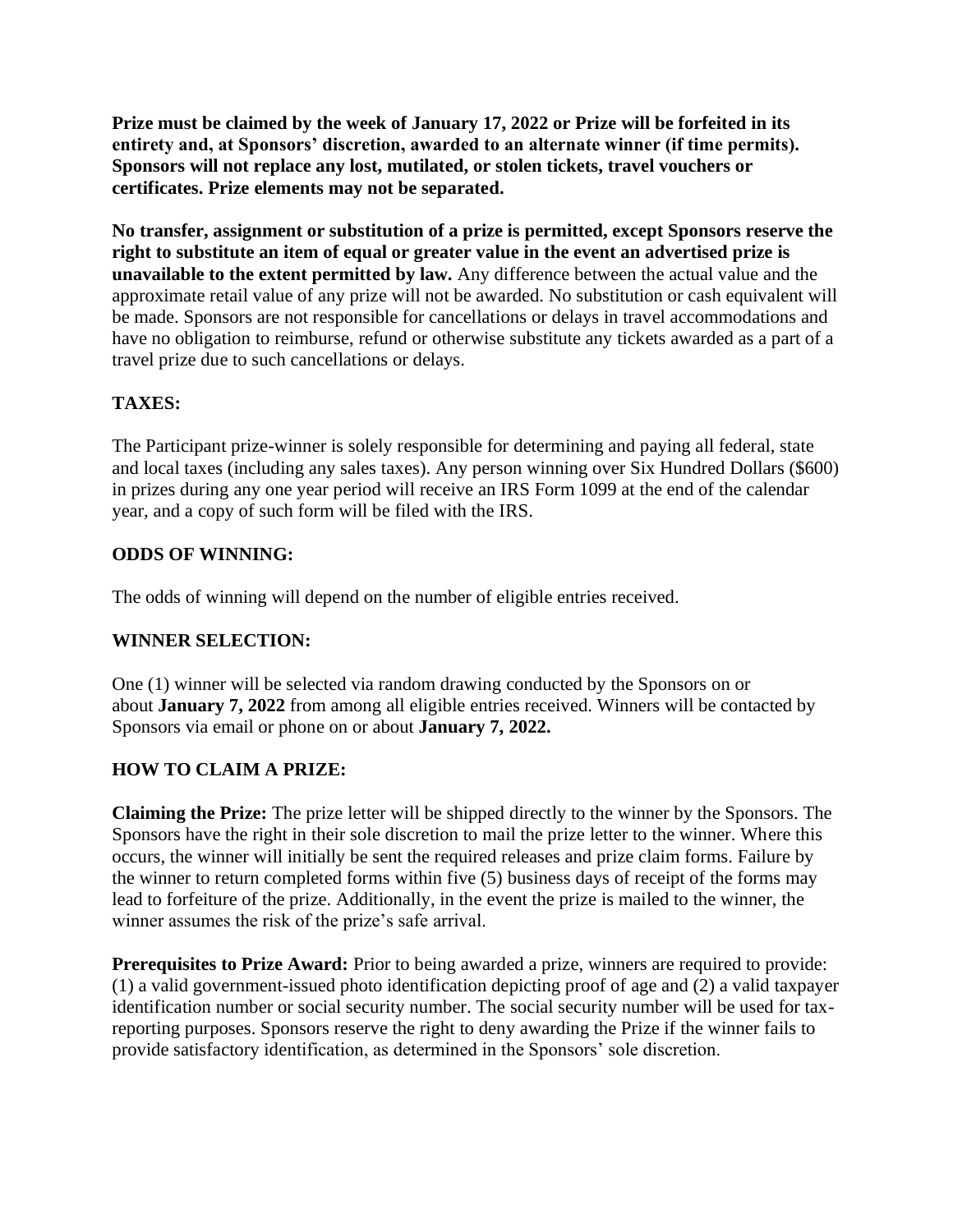Winner is required to execute an Affidavit of Eligibility, Release of Liability, Indemnification and Publicity Release Agreement and a completed IRS Form W-9 before any prize is awarded. By entering the Contest, Participant agrees to execute these documents if selected as a winner. Except where prohibited by law, failure to execute any of these documents or comply with any of these terms will result in forfeiture of the prize. Winner's travel partner must execute a Release of Liability, Indemnification and Publicity Release Agreement prior to travel. By entering the Contest, Participant agrees to execute these documents if selected as a winner. Except where prohibited by law, failure to execute any of these documents or comply with any of these terms will result in forfeiture of the Prize.

**Prize Forfeiture:** Any winner who fails to return required releases and prize claim forms within (5) business days from the date of receipt of forms for any reason, and fails to obtain an extension from *Texas Monthly*, will forfeit the prize. *Texas Monthly* reserves the right, in its sole discretion, to award unclaimed prizes to alternate contestants or not to award the unclaimed prizes.

### **WARRANTIES AND REPRESENTATIONS**:

By entering and participating in the Contest, and in consideration thereof, each Participant individually warrants and represents to Sponsors that they: (i) meet the residency and age requirements at the time of entry; (ii) will be bound by these Rules and the *Texas Monthly* General Rules, and by all applicable laws and regulations, and the decisions of the Sponsors; and (iii) waive any rights to claim ambiguity with respect to these Rules and the General Rules.

### **RELEASE OF LIABILITY AND INDEMNIFICATION:**

As consideration for entering the Contest, all Participants agree to **RELEASE, DISCHARGE AND COVENANT NOT TO SUE** *Texas Monthly*, the other Contest Entities (as described above) and each of their respective direct and indirect affiliates, divisions, parent and subsidiary companies, officers, employees, shareholders, representatives, managers, members, directors, owners, agents, insurers, attorneys, predecessors, successors, and assigns thereof (collectively, the "Released Parties"), from and against all claims, damages, charges, injuries, losses, proceedings, suits, actions (including but not limited to tort actions, product liability actions, wrongful death actions, warranty actions, breach of contract actions, privacy and defamation actions, misappropriation of likeness actions, identity theft, loss of consortium claims), expenses and attorney fees that they or anyone on their behalf (including but not limited to their heirs, representatives or next of kin) have or might have for any death, injury, damage or claimed injury or damage arising out of, involving or relating to their participation in the Contest, including, but not limited to, any claim that the act or omission complained of was **caused in whole or in part by the strict liability or negligence in any form of the Released Parties**.

Additionally, as consideration for entering the Contest, all Participants agree to **INDEMNIFY, HOLD HARMLESS, AND DEFEND** the Released Parties in any action or proceeding from and against all claims, damages, charges, injuries, losses, proceedings, suits, actions (including but not limited to tort actions, product liability actions, wrongful death actions, warranty actions,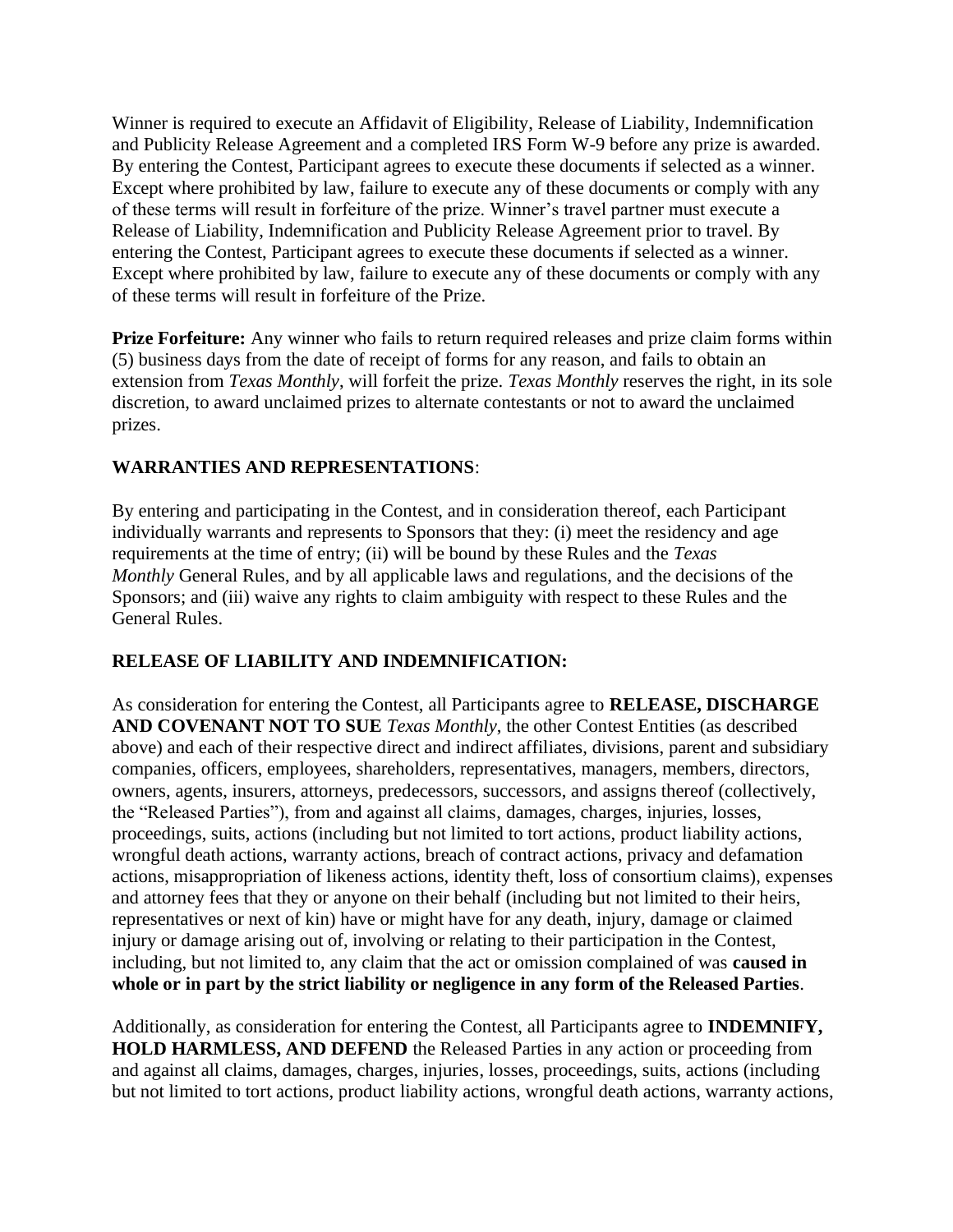breach of contract actions, privacy and defamation actions, misappropriation of likeness actions, identity theft, loss of consortium claims), expenses and attorney fees that they or anyone on their behalf (including but not limited to their heirs, representatives or next of kin) have or might have for any death, injury, damage or claimed injury or damage arising out of, involving or relating to their participation in the Contest or for their failure to comply with the terms of the above release provision. This agreement to indemnify, hold harmless and defend applies even if the act or omission complained of was allegedly **caused in whole or in part by the strict liability or negligence in any form of the Released Parties**.

### **PUBLICITY RELEASE:**

Unless prohibited by applicable law, Participants authorize and irrevocably grant to *Texas Monthly* and the other Released Parties (as defined above) permission to, from time to time, reference and discuss Participants and their participation in the Contest in its publication and/or on its website(s) in photographs, video recordings, digital images, audio recordings, as well as in newsletters, news releases, other printed materials, and in materials made available on the Internet or in other media now known or hereafter developed for any purpose *Texas* 

*Monthly* and/or the Released Parties deem proper. Such reference and discussion may involve Participants' name and other personal/biographical material.

### **DISQUALIFICATION:**

All participants agree to be bound by these Rules. Non-compliance with any of these Rules will result in disqualification and all privileges as a Participant will be immediately terminated. Sponsors, in their sole discretion, further reserve the right to disqualify any person for: (i) tampering with the entry process or the operation of the Contest; (ii) gaining an unfair advantage in participating in the Contest; (iii) obtaining winner status using false, fraudulent or deceptive means; or (iv) engaging in otherwise unsportsmanlike, disruptive, annoying, harassing, or threatening behavior.

**CAUTION: ANY ATTEMPT BY ANY PARTICIPANT OR ANY OTHER INDIVIDUAL TO DELIBERATELY CIRCUMVENT, DISRUPT OR DAMAGE ORDINARY AND NORMAL OPERATION OF ANY CONTEST, TELEPHONE SYSTEMS OR WEB SITE, OR UNDERMINE THE LEGITIMATE OPERATION OF ANY CONTEST IS A VIOLATION OF CRIMINAL AND CIVIL LAWS. SHOULD SUCH AN ATTEMPT BE MADE, SPONSORS RESERVE THE RIGHT TO SEEK DAMAGES FROM ANY SUCH INDIVIDUAL TO THE FULLEST EXTENT PERMITTED BY LAW.** 

### **RULES CHANGES AND INTERPRETATIONS:**

Sponsors reserve the right in their sole discretion to supplement or make changes to these Rules as well as the rules of any contest at any time without notice. Sponsors reserve the right in its sole discretion to interpret the rules of any contest, and such interpretation shall be binding upon all participants.